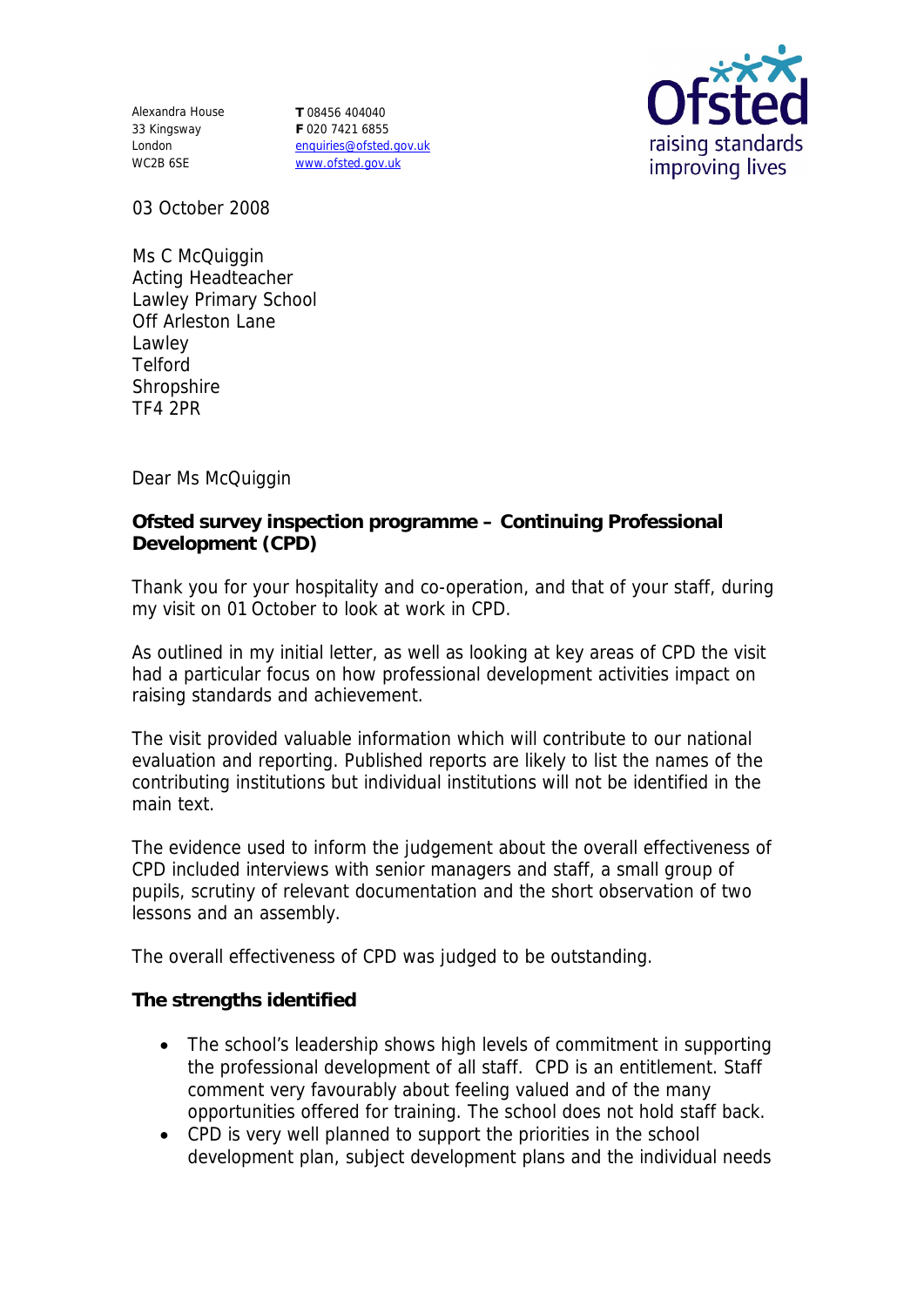of staff. The balance between national, school and individual requirements is achieved very well.

- CPD plays an excellent role in staff retention with low staff turnover. There are high levels of staff motivation and team work. Staff are given outstanding support in developing their careers paths and encouraged to take on new challenges. For example a kitchen assistant is now an unqualified teacher and teachers still new to the profession have taken on curriculum responsibilities.
- Teachers and managers have strong evidence of the impact of CPD on their teaching and on pupils' learning. One example of this is the impact the work of the Culture Zone has on musical activities, which has enabled pupils' in Year 5 to compose a music score via shapes. Pupils report the activities undertaken through the Culture Zone are fun. Development of the Forest School to promote outdoor teaching and learning experiences for children has enhanced the curriculum and pupil enjoyment even more. The school thus creates a rich and vibrant learning environment with a plethora of learning opportunities for the pupils.
- There is good dissemination of CPD activities via staff meetings, professional development days and small teams. All staff are engaged in regular professional dialogue about their work and sharing good practice both formally and informally. Staff are encouraged to be innovative. There is excellent collaboration between teaching assistants and teachers.
- CPD opportunities are flexible and encourage all staff to acquire accreditation. For example, NVQs for administration, Higher Learning Teaching Assistant qualifications for support staff and leadership training for teachers.
- Performance management is linked well to school priorities. Every teacher is encouraged to undertake a 'change activity' that involves a project to improve learning. For example, planning and delivering a mathematics evening for parents/guardians.
- There is very good support for new staff, both newly qualified teachers (NQTs) and teaching assistants. A teaching assistant was booked on a first aid course before she started the job at her request. NQT's have opportunities to team teach and observe experienced staff and be part of a planning team. New staff are encouraged to develop professional skills.

**Areas for improvement, which we discussed, included:**

 consider more formal approaches to evaluate the effectiveness of CPD activities on pupil progress and standards, the quality of teaching and learning and pupil enjoyment.

I hope these observations are useful as you continue to develop CPD in the school.